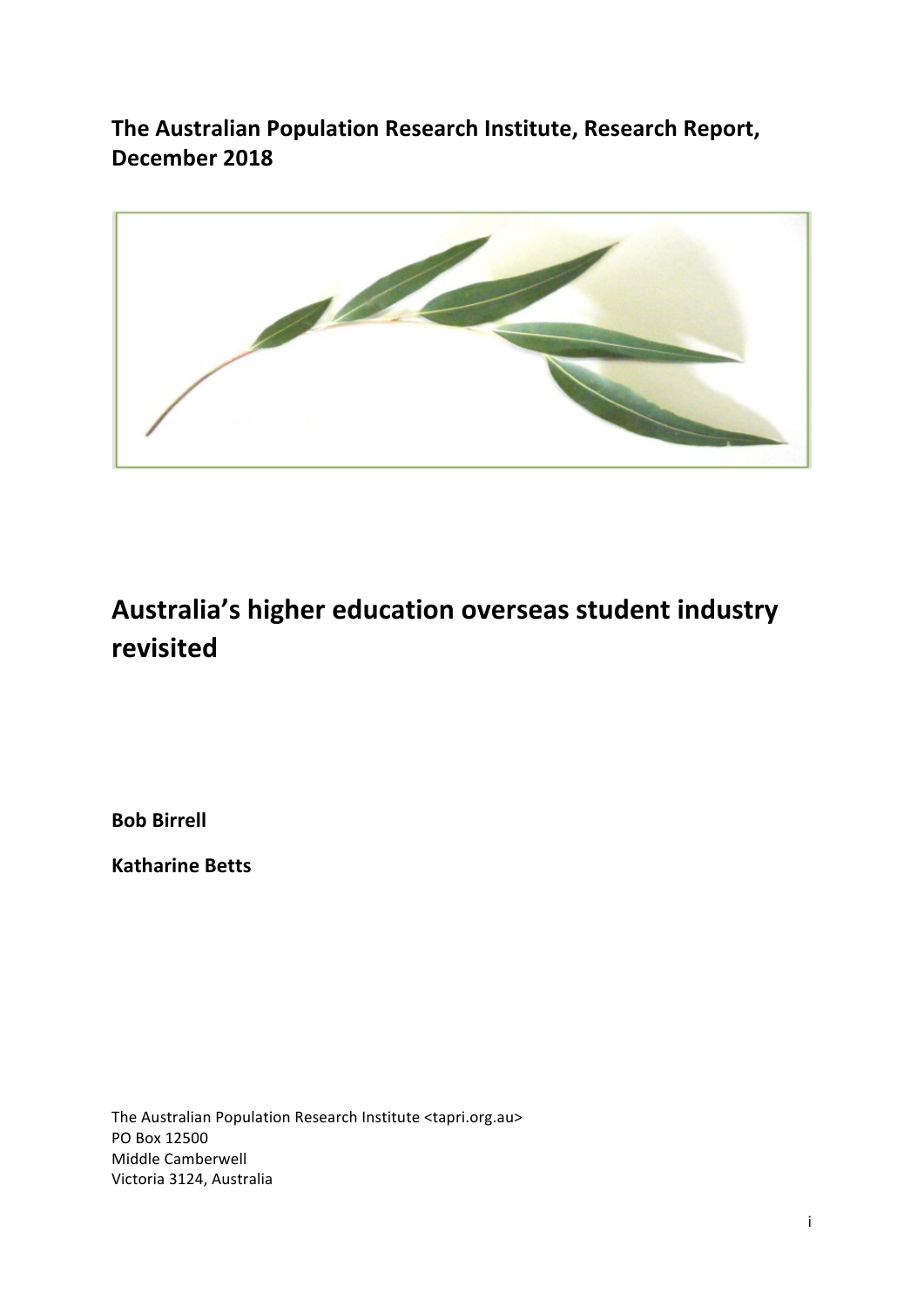### **Report authors**

Bob Birrell (mobile 0413 021 126) is the Head of the Australian Population Research Institute (TAPRI), an independent, non-profit research organisation. Katharine Betts is deputy head.

The authors would like to thank Bob Kinnaird for editorial suggestions.

Articles published by the Australian Population Research Institute may be republished provided the institute and its writers are appropriately credited, and a link is made to our website <tapri.org.au>.

Any articles reproduced cannot be edited or any material sold separately.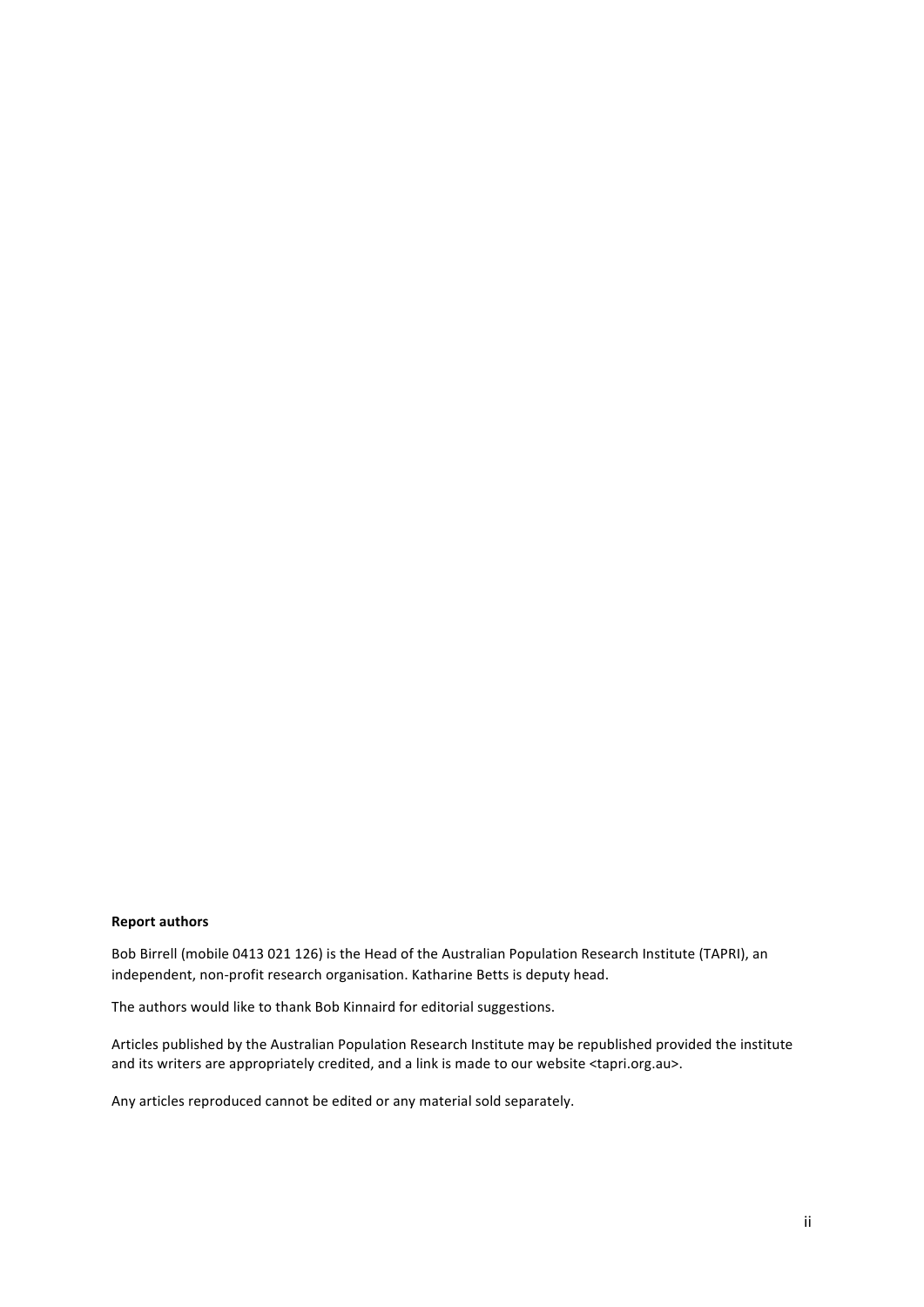## **Australia's Higher Education Overseas Student Industry Revisited**

### **Bob Birrell and Katharine Betts**

Why revisit the industry following the publication of a lengthy analysis in November 2018?<sup>1</sup> The answer is that since publication the Commonwealth Department of Education has released 2017 student enrolment data. These data show a striking further increase in the share of commencing overseas students to all commencing students.

By 2016 this share already reached the very high level of 26.7 per cent. Surely, you might think, it can't go much higher, since at this level it was way above that in Australia's major competitor countries, the UK and the USA.

However it has. The news is that in 2017 this share increased to 28.9 per cent. In the November report we focussed on the Group of Eight (Go8). This was because in a number of these universities, including the University of Sydney and the University of NSW, this share was almost 40 per cent by 2016. The enrolment data for 2017 shown in Tables 1 and 2 indicates that the Go8 saw much faster increases in overseas student commencements than in the non-Go8 universities. So much so, that by 2017, the share of overseas student commencement to all commencements had reached well over 40 per cent in the University of Sydney, ANU, and the University of NSW.

We do not repeat the reasons why this high reliance on overseas students is a serious source of concern, except to provide a brief summary immediately below. But obviously, if the level of reliance on overseas student enrolments and revenue was an issue with the 2016 enrolments, there are even more grounds for concern given the further sharp increase in 2017.

This report focuses on an issue not explored in the November report. This is the implications of such rapid growth in overseas student commencements for access to higher education on the part of domestic students. The higher education overseas student industry repeatedly claims that there is no conflict between the expansion of overseas student enrolments and domestic opportunity. Yet as we will see, in the case of the Go8, over the five years to 2017, all of the expansion in commencements has gone to overseas students. Domestic enrolments have been static.

This a highly topical matter because in December 2017 the Coalition government announced that it would henceforth cap the level of domestic higher education enrolments. Since that time, Australia's universities, including the Go8, have mounted an offensive against this decision on the grounds that it limits opportunities for domestic students. Yet the enrolment data examined below indicates that, at least since 2012, the Go8 has effectively enforced just such a cap on domestic enrolments.

## **A summary of the November report's findings**

The November report argued that the overseas student industry was in a precarious state because of its increased reliance on overseas student enrolments. The share of overseas commencing students to all commencing students increased from 21.8 per cent in 2012 to 26.7 per cent in 2016.

We concluded that the tail was wagging the dog. That is, such was our universities' reliance on overseas students, that most were prioritising the health of the overseas student industry over the educational needs of domestic students. In the case of research, the universities' focus was primarily on basic research. This is because it is this that is relevant to their aspiration to achieve a place in the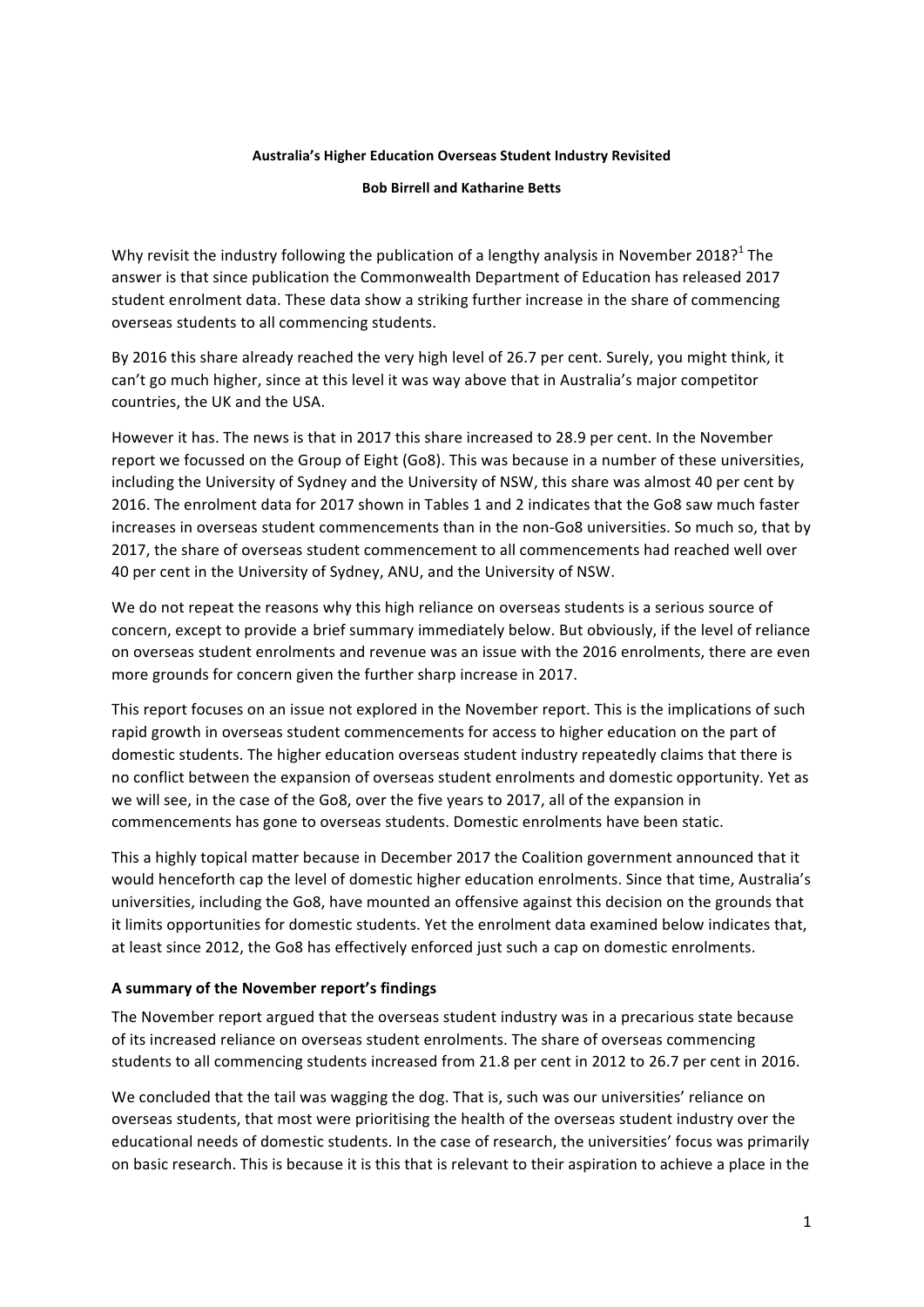top 100 institutions in the global university ratings systems. As documented in the November report, research of this kind is the most likely to be accepted by the top international journals that drive the ratings system. Research focused on local priorities wouldn't make the cut.

The November report showed that Australia's overseas student industry was split into two distinctive markets. The first included most of the Go8 universities, where overseas students were charged some \$40,000 a year, mainly for courses at the undergraduate and post-graduate-bycoursework level in business and commerce. Most of the students were Chinese. Indeed, between 2012 and 2016, of the total increase in overseas student commencers of 13,738 at Go8 universities, 12,198 were Chinese.

Students' (or parents') willingness to pay for such high priced courses was attributed to the fact that they delivered credentials from a university rated in the international top 100. (This includes almost all of the Go8.) Qualifications from these universities appear to be highly regarded in the Chinese labour market. Relatively few of these Chinese students stay on in Australia after completing their studies.

This outcome helps explain the universities' focus on basic research. In order to maintain enrolments from China, they have to promote such research because it scores best on the metrics used by the international ratings systems.

The second market was composed of almost all the other universities. The number of overseas students enrolling in these universities also increased significantly between 2012 and 2016 (though at a slower rate than occurred in the Go8). However the countries of origin were primarily located in the Indian subcontinent. We showed that most of these students were attracted to Australian universities because of the access their enrolment gave them to the Australian labour market and thus to the potential of a permanent residence visa.

We concluded that the overseas student industry was in a precarious state. In the case of the Go8, enrolments were vulnerable on three points. First is the risk of reputational damage on account of the poor quality of the education overseas students are receiving. Then there is the risk from geopolitical tensions that threatened Chinese enrolments. And finally there is the risk of competition from other countries. For the other universities the main issue was current changes in the rules governing overseas-student access to the Australian labour market and to long-term employment contracts. This means that their chances of obtaining a permanent residence visa are contracting. As a consequence we argued that these changes would diminish the attraction of enrolling for higher education at a non-Go8 Australian university.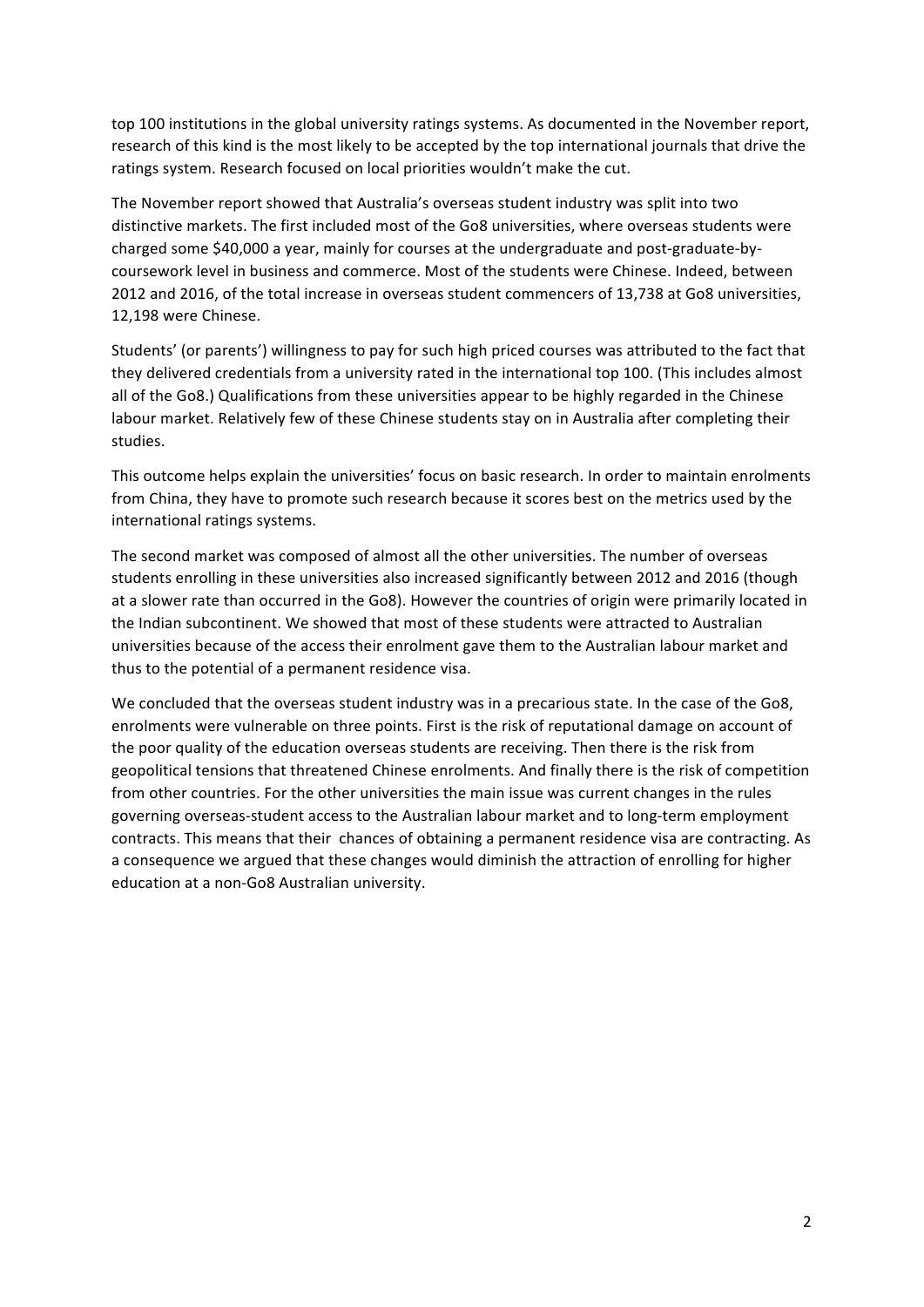## Table 1: Per cent share of commencing onshore\* overseas students to all onshore commencing students, Go8 universities and all Australian Higher education institutions, 2012, 2016 and **2017**

|                                              | 2012 | 2016 | 2017 |
|----------------------------------------------|------|------|------|
| Group of eight:                              |      |      |      |
| University of Melbourne                      | 27.3 | 36.2 | 38.7 |
| University of Sydney                         | 22.8 | 39.2 | 42.9 |
| Monash                                       | 24.0 | 36.5 | 39.8 |
| ANU                                          | 28.8 | 36.5 | 43.1 |
| University of Queensland                     | 27.4 | 31.8 | 37.0 |
| University of NSW                            | 30.2 | 38.7 | 42.9 |
| University of Adelaide                       | 28.5 | 28.3 | 31.4 |
| University of WA                             | 19.1 | 20.8 | 25.1 |
| All Australian higher education institutions | 21.8 | 26.7 | 28.9 |

Source: Department of Education and Training, Higher Education Statistics, Table 1.10, Commencing Students by State, Higher Education Provider, Citizenship and Residence Status.

\* The term *onshore* is used to distinguish overseas students being educated in Australia from those in Australian campuses set up overseas. The latter are not included in these figures.

# **Higher Education standards and opportunities for domestic students**

It is usually assumed that the purpose of Australia's huge public investment in higher education is to enhance opportunities for domestic students and to preserve the standard of education available to them. We start with the issue of opportunities

# *Higher education opportunities*

Australia's universities repeatedly assure the Australian public that increased enrolments of overseas students are not damaging the prospects of domestic students gaining a university education. Rather, they state that the two sets of enrolments are independent of each other; opportunities for locals are not being crowded out.

How could this be? Well, according to a 2014 policy document from the Go8, international students actually 'directly facilitate domestic participation in higher education'. This is achieved, the document claims, because revenue from overseas student fees contributes to the costs of domestic education. It asserts that international student fees 'subside each domestic student by around  $$1,600'.^2$ 

This might seem plausible given that domestic enrolments have increased since the removal of enrolment caps for domestic students in 2009. Over the years 2012 to 2017 (years in which overseas enrolments expanded rapidly) the number of commencing domestic students at Australia's universities increased from 370,314 to 416,371.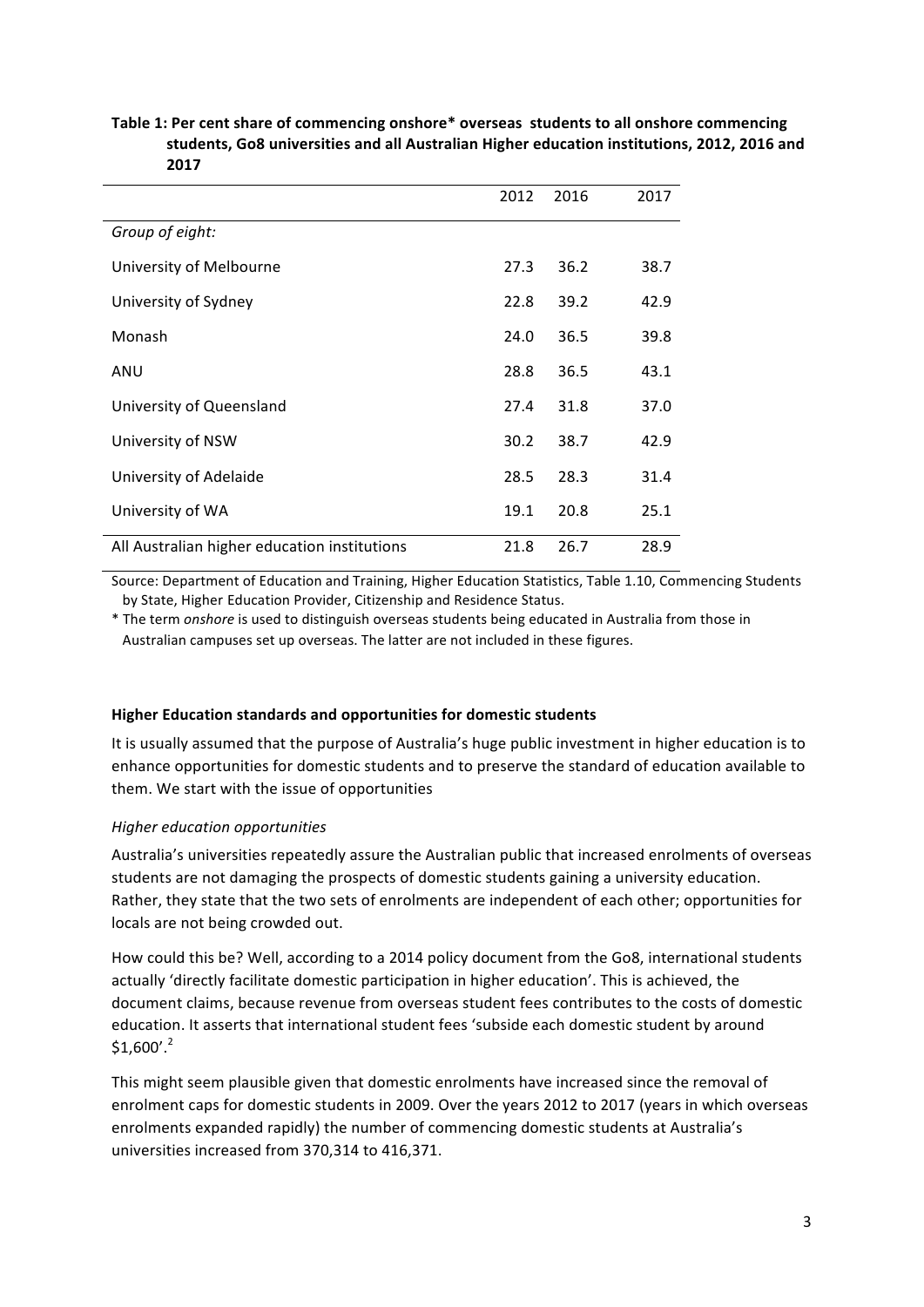The result is that a very high share of the cohort of university age are currently enrolled as higher education students. In fact, university competition for potential domestic students is such that some universities have seen a drop in their domestic enrolments over the past couple of years. Concern that this enrolment scramble had gone too far (and was costing the Commonwealth government too much in funding) prompted the Coalition government in December 2017 to announce that it would re-impose enrolment caps in 2018 (caps which Labor promises to withdraw should it win government in 2019).

The universities have responded to these caps by insisting throughout 2018 that they amount to a reduction in opportunities for domestic students. According to Margaret Gardiner, Vice Chancellor at Monash University, the cap acts as a funding freeze which 'will limit the share of highly-skilled wellpaid jobs in our economy that can be done by qualified Australians in the decades ahead'.<sup>3</sup> Or, in the words of the newly appointed (in June 2018) Chief Executive of *Universities Australia*, the reinstating of caps puts an end to the 'unearthing and unleashing' of talent that has occurred since the caps were removed, starting in 2009. $4$ 

Claims of this kind are important if universities are to occupy the high moral ground. It is vital that university leaders maintain the public's confidence that no Australian university has been giving a higher priority to overseas student enrolments than to domestic enrolments. If they had, this would imply that their public advocacy for domestic student opportunity was insincere.

In the case of the Go8, as Table 2 and other data cited later indicate, this advocacy is insincere. These universities have been giving priority to overseas students over domestic students for several years.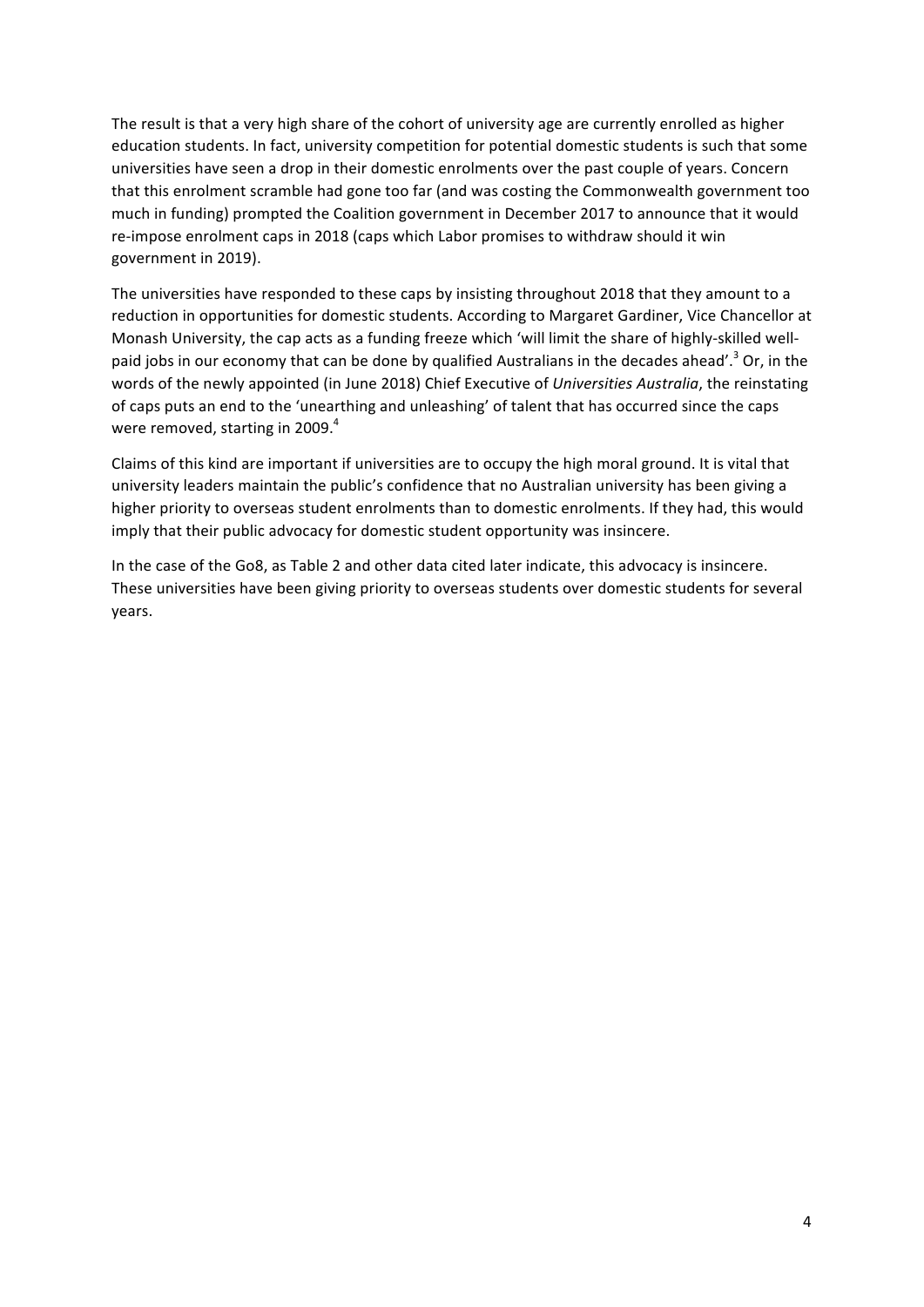|                          | Domestic |         | Overseas |         |
|--------------------------|----------|---------|----------|---------|
|                          | 2016     | 2017    | 2016     | 2017    |
| University of Melbourne  | 15,492   | 15,419  | 8,815    | 9,716   |
| University of Sydney     | 14,140   | 14,449  | 9,132    | 10,867  |
| Monash                   | 14,003   | 14,453  | 8,034    | 9,584   |
| ANU                      | 5,960    | 5,659   | 3,433    | 4,317   |
| University of Queensland | 12,100   | 11,790  | 5,648    | 6,946   |
| University of NSW        | 12,350   | 12,896  | 8,349    | 9,703   |
| University of Adelaide   | 6,725    | 6,457   | 2,674    | 2,962   |
| University of WA         | 6,943    | 6,777   | 1,829    | 2,268   |
| <b>Total Go8</b>         | 87,713   | 87,930  | 47,914   | 56,363  |
| Other universities*      | 323,515  | 328,441 | 102,259  | 112,622 |
| Total Australia          | 411,228  | 416,371 | 150,173  | 168,985 |

Table 2: Domestic and overseas student onshore commencements at Go8 universities, 2016 and 2017

\* This group includes all other Australian public universities. It also includes a small number of commencing students attending other higher education providers.

Source: Department of Education and Training, Higher Education Statistics, Table 1.10, Commencing students by state, higher education providers, citizenship and residence status, 2016 and 2017

If expansion of overseas student enrolment was helping to create opportunities to increase domestic enrolments you would expect that more domestic students would be gaining places in Go8 universities. However, as Table 2 shows, though commencing overseas student numbers increased significantly, domestic enrolments in the Go8 group were stable between 2016 and 2017. This is not a new development. Over the entire period 2012 to 2017, when there were no caps on the number of domestic students that any university could enrol, domestic student commencements at Go8 universities barely moved. They were 87,939 in 2012 and 87,930 in 2017. By contrast, over these same years the number of overseas student commencements at the Go8 increased from 30,320 to 56,363.<sup>5</sup>

Given that there were no caps in place, the Go8 could have taken more domestic students over these years. Many more thousands of these students would have jumped at the opportunity to attend a Go8 university. They were precluded from entry by the high ATAR<sup>6</sup> entry thresholds imposed by Go8 universities. Such is the Go8 universities' prestige that they attract the best domestic performers in secondary school exams. Like the overseas students, domestic students know that a credential from a Go8 university gives them a competitive advantage in the labour market (in this case within Australia).

The stabilisation of domestic enrolments was not because the Go8 lacked the capacity to increase their student load. They did have the capacity, but all of it has been taken up by increased enrolments from overseas students. As Table 2 shows, there seems to be no abatement in this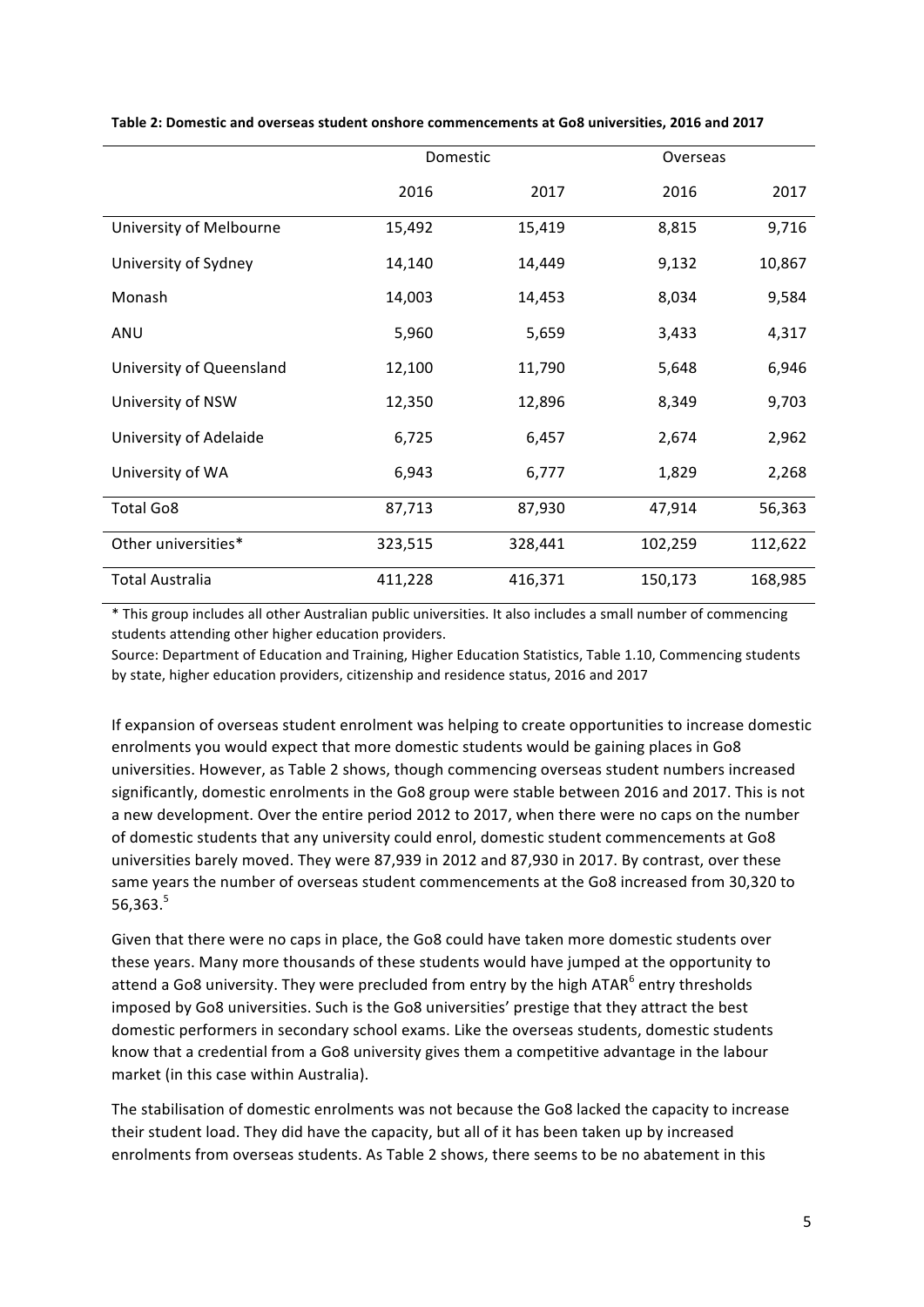trend. The Go8 took on 168,985 commencing overseas students in 2017, which represents an 11 per cent increase on the 150,173 enrolled in 2016.

Clearly, the Go8 universities preferred to enrol overseas students. In effect, the benefits of the allegedly superior education that these universities offer went to overseas students rather than to local students. This was not because overseas students had superior potential to take advantage of what the Go8 offers. The contrary is the case. The Go8 do not preference high performing overseas students. There are minimal entry barriers to their enrolment other than the ability to pay the huge fees required.

## *The standard of higher education*

The standard of higher education was a major focus of our November report, so this will not be repeated in this addendum, except to add some comment on the Go8's recent responses to critics who draw attention to the high presence of foreign students on their campuses.

The Go8 universities claim, on the basis of their international ratings, that they are world class universities, not just in the research arena but also in the quality of their educational product. We cited a litany of such claims in the November report. Here's one of them from Universities Australia. 'Quality is our drawcard' according to Belinda Robinson, Chief Executive of Universities Australia. 'We know that international students are attracted to Australia by the excellent quality of the education we provide and the calibre of both teaching and research here'.<sup>7</sup>

Go8 leaders dismiss the apparent domination of Chinese students on some of their campuses. For them this is a good thing, because it exposes domestic students to Australia's economic future, a future that is one of greater engagement with the global economy and with citizens of the winning economies, including the Chinese. From this perspective the high Chinese presence on Go8 campuses enhances the educational experience offered to local students.

There is something to these arguments. But it is mainly spin that obscures other features of Go8 campuses. Teaching is a second order priority. Students hoping to get the benefits of exposure to top researchers find instead that teaching is regarded as a chore or a distraction by the research stars. Most face-to-face teaching is conducted by non-tenured adjuncts. As one anonymous Go8 Vice Chancellor cited in our November Report said: 'The students at research-intensive universities carry the burden of the national research effort'. This VC thought that students would be better off (in terms of their educational experience) at a non-Go8 university.

There is little space in this environment for initiatives in vocational education.

In the business and commerce faculties at the Go8, where Chinese students often constitute the majority, there is a direct cost to the quality of the education offered. We argued that such courses have had to be made less demanding so that the many Chinese students with relatively limited English language skills can cope with their requirements and assessments.

Life on a Go8 campus is not the exciting cosmopolitan experience sometimes portrayed. For many domestic students, the overwhelming priority is the credential. They confront a user-pays environment where they not only have to go into debt to pay the course fees but also pay charges for the services offered, including sports facilities and parking. Large numbers have to do part-time work to pay for these costs and their living expenses.

Study at a Go8 university is no longer about a wide spectrum of social and cultural experiences. It is more akin to distance education. Universities encourage this by requiring staff to provide lectures,